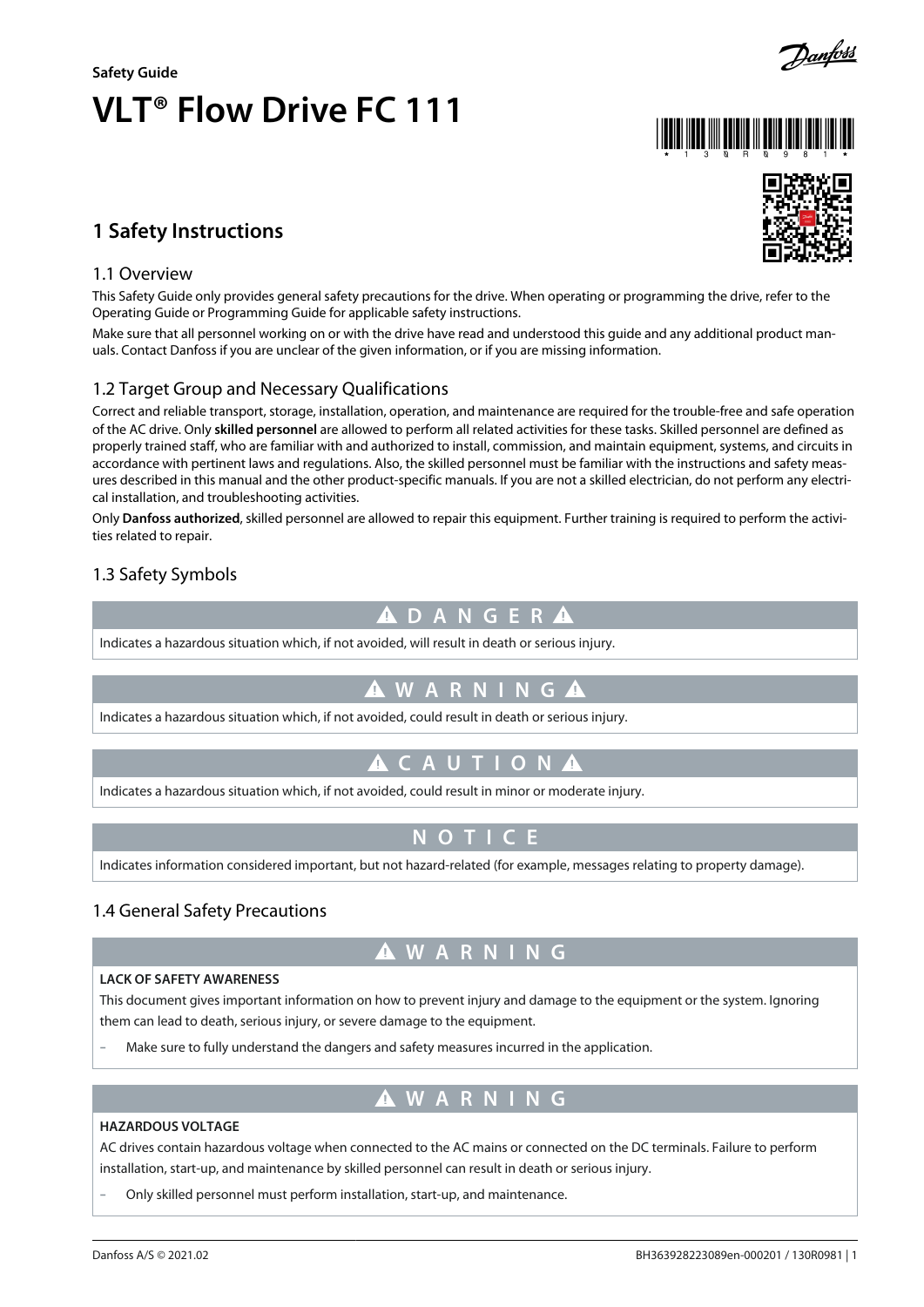**Safety Guide**

<u> Danfoss</u>

### **Safety Instructions**

# **W A R N I N G**

#### **UNINTENDED START**

When the drive is connected to AC mains, DC supply, or load sharing, the motor may start at any time. Unintended start during programming, service, or repair work can result in death, serious injury, or property damage. Start the motor with an external switch, a fieldbus command, an input reference signal from the local control panel (LCP), via remote operation using MCT 10 software, or after a cleared fault condition.

- Disconnect the drive from the mains.
- Press [Off/Reset] on the LCP before programming parameters.
- Ensure that the drive is fully wired and assembled when it is connected to AC mains, DC supply, or load sharing.

# **W A R N I N G**

#### **DISCHARGE TIME**

The drive contains DC-link capacitors, which can remain charged even when the drive is not powered. High voltage can be present even when the warning indicator lights are off.

Failure to wait the specified time after power has been removed before performing service or repair work could result in death or serious injury.

- Stop the motor.
- Disconnect AC mains, permanent magnet type motors, and remote DC-link supplies, including battery back-ups, UPS, and DC-link connections to other drives.
- Wait for the capacitors to discharge fully. The minimum waiting time is specified in the table *Discharge time* and is also visible on the nameplate on top of the drive.
- Before performing any service or repair work, use an appropriate voltage measuring device to make sure that the capacitors are fully discharged.

#### **Table 1: Discharge Time**

| Voltage [V] | Power range [kW (hp)]  | Minimum waiting time (minutes) |
|-------------|------------------------|--------------------------------|
| 3x400       | $0.37 - 7.5(0.5 - 10)$ | 4                              |
| 3x400       | $11 - 90(15 - 125)$    | 15                             |
| 3x400       | 110-315 (150-450)      | 20                             |

## **W A R N I N G**

#### **EQUIPMENT HAZARD**

Contact with rotating shafts and electrical equipment can result in death or serious injury.

- Ensure that only trained and qualified personnel perform installation, start-up, and maintenance.
- Ensure that electrical work conforms to national and local electrical codes.

# **A C A U T I O N A**

#### **INTERNAL FAILURE HAZARD**

An internal failure in the drive can result in serious injury when the drive is not properly closed.

- Ensure that all safety covers are in place and securely fastened before applying power.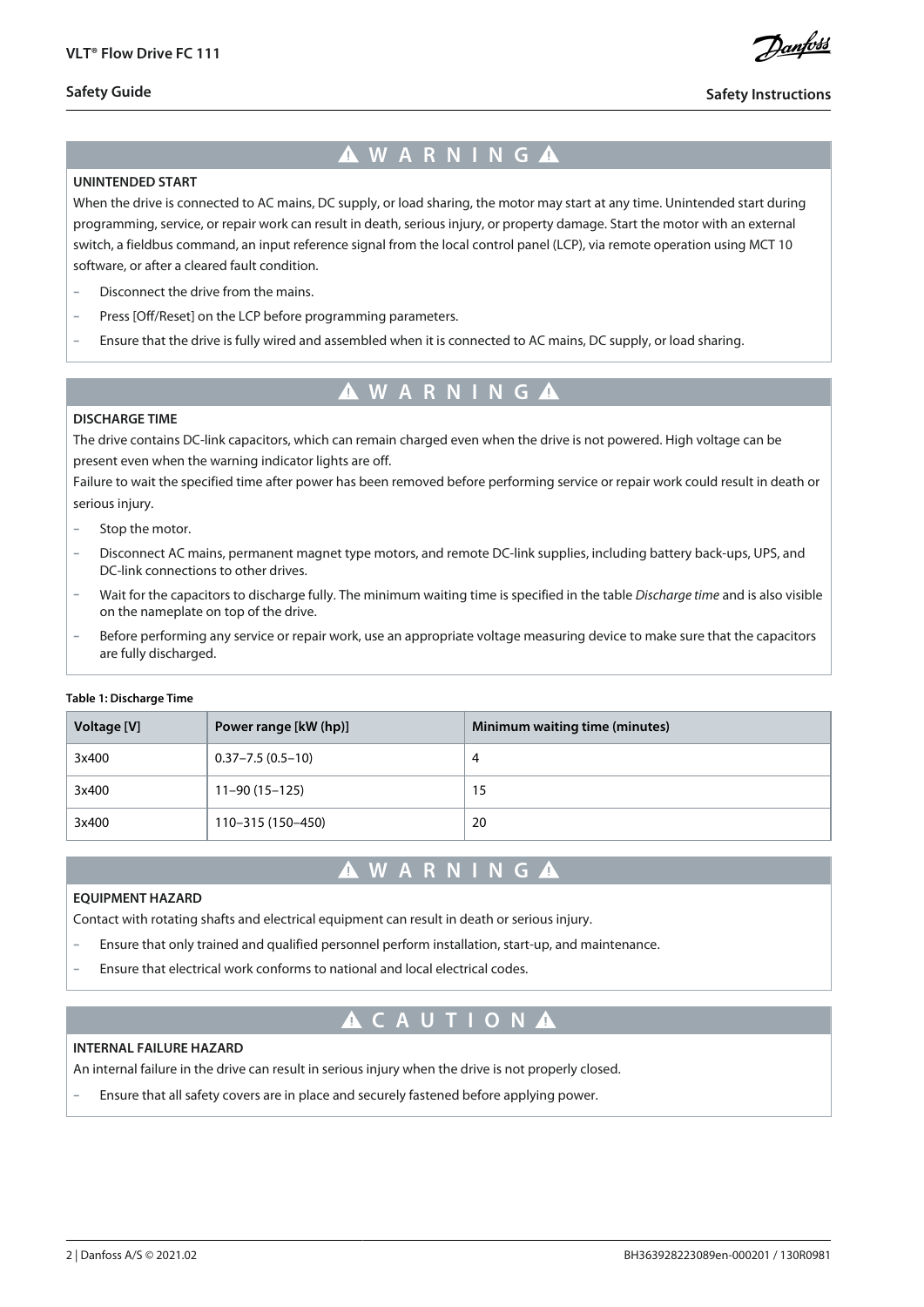<u>Danfoss</u>

### 1.5 Lifting the Drive

## **N O T I C E**

#### **LIFTING HEAVY LOAD**

The weight of **high power drive** is heavy and failure to follow local safety regulations for lifting heavy weights may cause death, personal injury, or property damage.

- Ensure that the lifting equipment is in proper working condition.
- Check the weight from the **Operating Guide** of the drive and verify that the lifting equipment can safely lift the weight.
- The angle from the top of the drive module to the lifting cables affects the maximum load force on the cable. This angle must be 65° or greater.
- Attach and dimension the lifting cables properly.
- Test lift the unit approximately 610 mm (24 in) to verify the proper center of gravity lift point. Reposition if not level.
- Never walk under suspended loads.
- To guard against injury, wear personal protective equipment such as gloves, safety glasses, and safety shoes.

### 1.6 Electrical Installation Precautions

Before you do electrical work on the drive, lock out and tag out the power source to the drive.

## **W A R N I N G**

#### **SHOCK HAZARD**

The unit can cause a DC current in the PE conductor. Failure to use a Type B residual current-operated protective device (RCD) may lead to the RCD not providing the intended protection and therefore may result in death or serious injury.

- When an RCD is used for protection against electrical shock, only a Type B device is allowed on the supply side.

# **W A R N I N G**

### **INDUCED VOLTAGE**

Induced voltage from output motor cables that run together can charge equipment capacitors, even with the equipment turned off and locked out. Failure to run output motor cables separately or to use shielded cables could result in death or serious injury.

- Run output motor cables separately or use shielded cables.
- Simultaneously lock out all the drives.

# **W A R N I N G**

#### **LEAKAGE CURRENT HAZARD**

Leakage currents exceed 3.5 mA. Failure to ground the drive properly can result in death or serious injury.

- Ensure that the minimum size of the ground conductor complies with the local safety regulations for high touch current equipment.

## **N O T I C E**

#### **EXCESSIVE HEAT AND PROPERTY DAMAGE**

Overcurrent can generate excessive heat within the drive. Failure to provide overcurrent protection can result in risk of fire and property damage.

- Additional protective devices such as short circuit protection or motor thermal protection between drive and motor is required for applications with multiple motors.
- Input fusing is required to provide short circuit and overcurrent protection. If fuses are not factory-supplied, the installer must provide them. See the Operating Guide for fuse specifications.